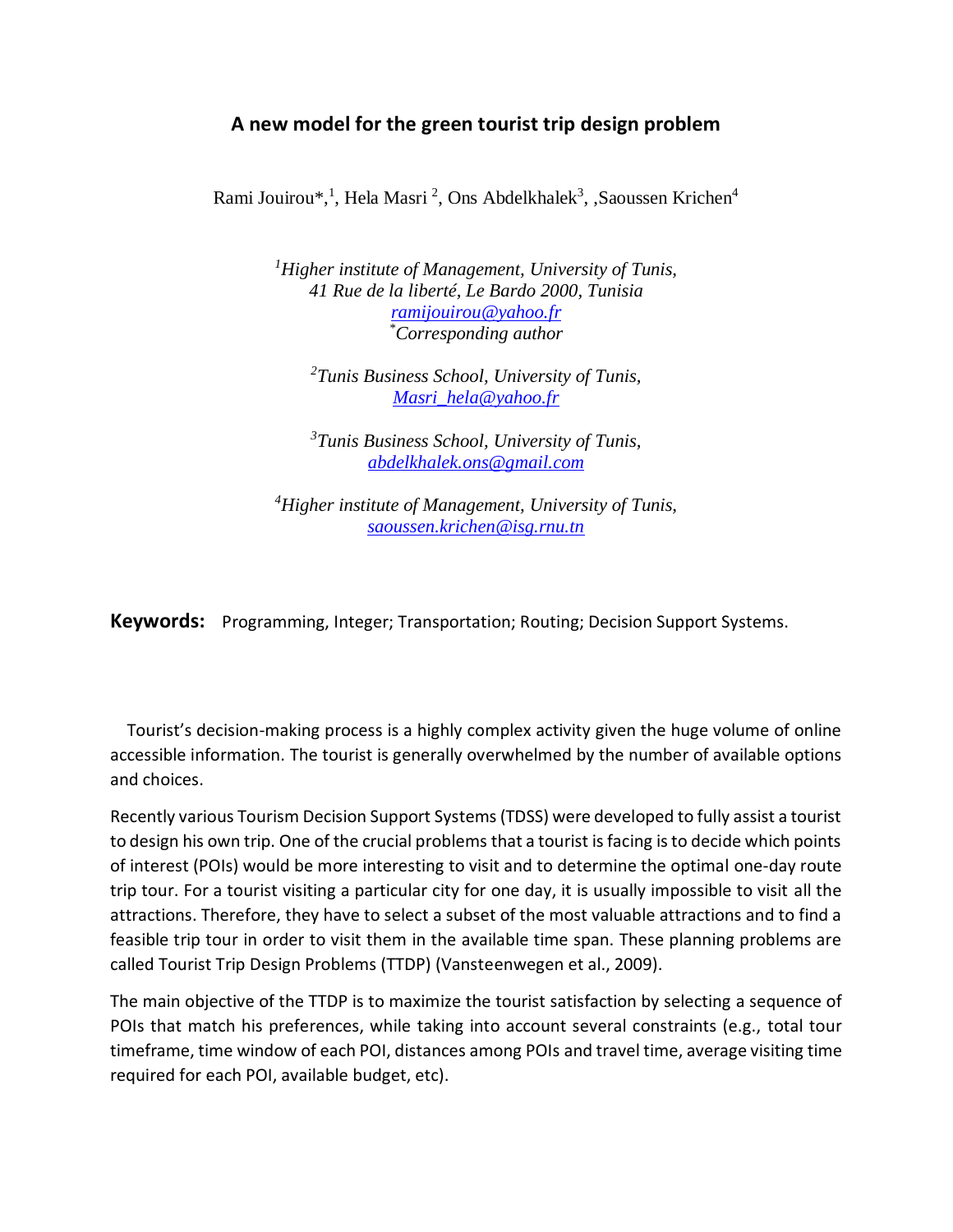The TTDP is similar to the well-known traveling salesman problems (TSP) but it does not assume that all nodes must be visited exactly once, it rather allows to generate a tour containing a subset of nodes. Various researchers studied the TTDP, the reader can refer for the excellent survey of (Gavalas et al, 2014) where they reviewed the most recent models, algorithmic approaches and methodologies concerning TTDPs. Another major issue in tour planning problems is the question of sustainability for transportation operations. Sustainable and green transportation is gaining more importance due to the seriousness of environmental concerns.

In this paper, we propose a new environment friendly TTDP variant by assuming that the tourist is using an electric vehicle. In the literature, only few recent papers studied the Electric TSP (ETSP). One of the seminal papers on the subject is the work of (R. roberti el. 2016) where they proposed a new model and designed a three-phase heuristic algorithm as a solution approach. Doppstadt el al (2016) presented the hybrid ETSP, they assume that the vehicle has different modes of operation; the authors proposed the tabu search metaheuristic to solve this problem. In a broader context, Schneider et al. (2014) studied the electric vehicle routing problem with time windows, a hybrid heuristic combining Variable Neighborhood Search and tabu search was designed.

In this research, we consider a new variant that we call the Green Tourist Trip Design Problems (GTTDP). The GTTDP can be stated as the problem of finding an optimal tour for visiting a subset of POIs within a given timeframe. The tourist should stop at intermediate recharging stations to recharge the battery in such a way that the battery level of the electric vehicle is always positive. We assume that each POI has a predefined rate and the objective function is the maximize the tourist satisfaction (i.e. the sum of rates of the generated tour). To the best of our knowledge, this problem has not been addressed in the literature yet.

We first propose a new mathematical formulation for the GTTDP stated as a linear integer model. This model is tested on real-life instances. We choose the city of Paris as a destination. We assumed that the tourist has one day to visit the most attractive POIs. The rate of these places is crawled from the e-tourism web site Trip advisor through a web crawler named Web Harvy. Google maps API is also used to find the distances among the POIs using their geographic coordinates. The computational results of different instances are reported.